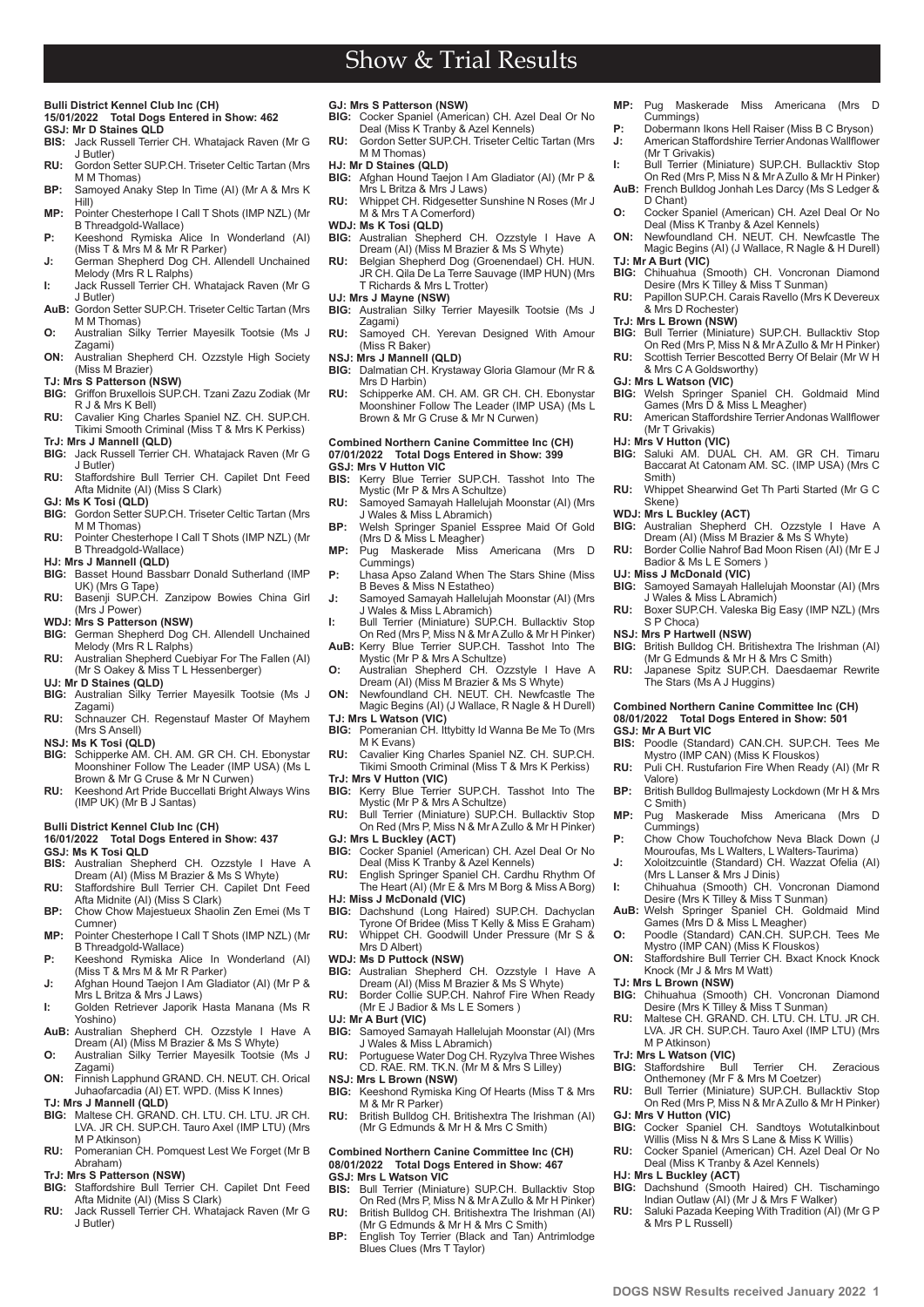Show & Trial Results

#### **WDJ: Miss J McDonald (VIC)**

- **BIG:** Puli CH. Rustufarion Fire When Ready (AI) (Mr R Valore)
- **RU:** Shetland Sheepdog CH. Beauideal Tres Chic (Mrs J Herd)
- **UJ: Ms D Puttock (NSW)**
- **BIG:** Samoyed CH. Apolar Lovin Sweet Revenge (AI) (Mrs J M Wales) **RU:** Siberian Husky CH. Aeukanmanuva Hot N Cold
- (Mrs C Yate)
- **NSJ: Mr A Burt (VIC)**<br>**BIG:** Poodle (Standa
- **BIG:** Poodle (Standard) CAN.CH. SUP.CH. Tees Me Mystro (IMP CAN) (Miss K Flouskos)
- **RU:** Schipperke AM. CH. AM. GR CH. CH. Ebonystar Moonshiner Follow The Leader (IMP USA) (Ms L Brown & Mr G Cruse & Mr N Curwen)

#### **Combined Northern Canine Committee Inc (CH) 09/01/2022 Total Dogs Entered in Show: 431**

- 
- **GSJ: Miss J McDonald VIC BIS:** Maltese CH. GRAND. CH. LTU. CH. LTU. JR CH. LVA. JR CH. SUP.CH. Tauro Axel (IMP LTU) (Mrs M P Atkinson)
- **RU:** Staffordshire Bull Terrier CH. Capilet Dnt Feed Afta Midnite (AI) (Miss S Clark) **BP:** Australian Cattle Dog Amasterpiece She Bee
- Cheekee (Mr V J & Mrs J Muscat) **MP:** Pug Maskerade Miss Americana (Mrs D
- Cummings) **P:** Chow Chow Touchofchow Neva Black Down (J
- Mouroufas, Ms L Walters, L Walters-Taurima) **J:** Samoyed Samayah Hallelujah Moonstar (AI) (Mrs J Wales & Miss L Abramich)
- **I:** Bull Terrier (Miniature) SUP.CH. Bullacktiv Stop
- On Red (Mrs P, Miss N & Mr A Zullo & Mr H Pinker) **AuB:** Staffordshire Bull Terrier CH. Capilet Dnt Feed Afta Midnite (AI) (Miss S Clark)
- **O:** Maltese CH. GRAND. CH. LTU. CH. LTU. JR CH. LVA. JR CH. SUP.CH. Tauro Axel (IMP LTU) (Mrs M P Atkinson)
- **ON:** Newfoundland CH. NEUT. CH. Newfcastle The Magic Begins (AI) (J Wallace, R Nagle & H Durell)
- **TJ: Mrs L Buckley (ACT) BIG:** Maltese CH. GRAND. CH. LTU. CH. LTU. JR CH. LVA. JR CH. SUP.CH. Tauro Axel (IMP LTU) (Mrs M P Atkinson)
- **RU:** King Charles Spaniel CH. Wilsight Say My Name (Mrs C Rodrigues)
- **TrJ: Mr A Burt (NSW) BIG:** Staffordshire Bull Terrier CH. Capilet Dnt Feed
- Afta Midnite (AI) (Miss S Clark) **RU:** Bull Terrier (Miniature) SUP.CH. Bullacktiv Stop On Red (Mrs P, Miss N & Mr A Zullo & Mr H Pinker)
- **GJ: Mrs P Hartwell (NSW)**
- **BIG:** Cocker Spaniel (American) CH. Azel Deal Or No Deal (Miss K Tranby & Azel Kennels) **RU:** Welsh Springer Spaniel CH. Goldmaid Mind
- Games (Mrs D & Miss L Meagher) **HJ: Mrs L Watson (VIC)**
- **BIG:** Whippet CH. Goodwill Under Pressure (Mr S &
- Mrs D Albert) **RU:** Saluki AM. DUAL CH. AM. GR CH. Timaru Baccarat At Catonam AM. SC. (IMP USA) (Mrs C Smith)
- **WDJ: Mrs V Hutton (VIC)**
- Shetland Sheepdog CH. Beauideal Playing It Cool (Ms J L Docksey)
- **RU:** Australian Shepherd CH. Ozzstyle I Have A Dream (AI) (Miss M Brazier & Ms S Whyte)
- **UJ: Mrs L Brown (NSW) BIG:** Boxer SUP.CH. Valeska Big Easy (IMP NZL) (Mrs S P Choca)
- **RU:** Siberian Husky CH. Aeukanmanuva Hot N Cold (Mrs C Yate)
- **NSJ: Miss J McDonald (VIC)**<br>**BIG:** Chow Chow Touchofch
- Chow Chow Touchofchow Neva Black Down (J Mouroufas, Ms L Walters, L Walters-Taurima) **RU:** Lhasa Apso CH. Zaland Bourne Legacy (Miss B
- Beves & Miss N Estatheo)

## **Coolamon-Ganmain Kennel Club (CH)**

- **10/12/2021 Total Dogs Entered in Show: 402 GSJ: Mr K Hammond NSW**
- **BIS:** Dachshund (Smooth Haired) CH. Tischamingo Indian Outlaw (AI) (Mr J & Mrs F Walker)
- **RU:** English Springer Spaniel CH. Reibey Kosciuszko (Miss J Morris & Mr G Render & Ms S Lancaster) **BP:** Belgian Shepherd Dog (Tervueren) Beljekali Kall
- The Cops (Miss J Fynmore) **MP:** Hungarian Vizsla Gamecall Flotide (Miss J Hall &
- Miss J Roberts) **P:** Welsh Springer Spaniel CH. Mycroft Miraquel
- (Mrs S J Brackman)
- **J:** English Springer Spaniel CH. Reibey Kosciuszko (Miss J Morris & Mr G Render & Ms S Lancaster) **I:** British Bulldog CH. Britishextra The Irishman (AI) (Mr G Edmunds & Mr H & Mrs C Smith)
- **AuB:** Dachshund (Smooth Haired) CH. Tischamingo Indian Outlaw (AI) (Mr J & Mrs F Walker) **O:** Australian Shepherd CH. Ozzstyle I Have A
- Dream (AI) (Miss M Brazier & Ms S Whyte) **ON:** Australian Shepherd NEUT. CH. SUP.CH. Maisilva
- Aolani Sonic Resonant RN. (Ms D Puttock) **TJ: Mr J Comerford (NSW)**
- **BIG:** Pug CH. Kabova Stand My Ground (Ms J M
- Whitney) **RU:** Griffon Bruxellois SUP.CH. Tzani Zazu Zodiak (Mr R J & Mrs K Bell)
- 
- **TrJ: Mrs J Mayne (NSW) BIG:** Irish Terrier CH. Shannawonna Man Of My Dreams (AI) (Mrs R Elkner)
- **RU:** Cairn Terrier Barragan Jillaroo (Mr N R Curwen) **GJ: Mrs N Hammond (NSW)**
- **BIG:** English Springer Spaniel CH. Reibey Kosciuszko (Miss J Morris & Mr G Render & Ms S Lancaster)
- **RU:** Labrador Retriever Aralyen Presidential Campaign (Mr G Vernon & Miss M Smith)
- **HJ: Mrs V Hutton (NSW)**
- **BIG:** Dachshund (Smooth Haired) CH. Tischamingo Indian Outlaw (AI) (Mr J & Mrs F Walker)
- **RU:** Dachshund (Wire Haired) Cayugaridge Hershey Kiss (AI) (Dr L A Weston)
- **WDJ: Mr K Hammond (NSW)**
- **BIG:** Australian Shepherd CH. Ozzstyle I Have A Dream (AI) (Miss M Brazier & Ms S Whyte)
- **UJ: Mrs E Gunter (NSW)**<br>**BIG:** Siberian Husky CH
- **BIG:** Siberian Husky CH. Aeukanmanuva Hot N Cold (Mrs C Yate)
- **RU:** Dobermann SUP.CH. Vansitar Black And Gold (AI) (IMP NZL) (Ms E Bell & Vansitar Dobermanns)
- **NSJ: Mr W Burton (NSW)**<br>**BIG:** Poodle (Tov) CH. Pic Poodle (Toy) CH. Picardy Place Your Bets (AI) (Mr
- M & Mrs L Boyd & Miss J Foulds) **RU:** British Bulldog CH. Britishextra The Irishman (AI) (Mr G Edmunds & Mr H & Mrs C Smith)
- **Coolamon-Ganmain Kennel Club (CH) 11/12/2021 Total Dogs Entered in Show: 420**

# **GSJ: Mrs N Hammond NSW**

- **BIG: Schipperke CH. Monterrez Kind Of Special (Mr N)** R Curwen & Mr G Cruse)
- **RU:** Chow Chow CH. Chowpride Secret Weapon (Mr S Potter)
- **BP:** Dobermann Fireax Essence Of Desire (Miss E Pieton & Mr P Williams)
- **MP:** Belgian Shepherd Dog (Tervueren) Beljekali Just Off Centre (AI) (Miss J Fynmore) **P:** Akita Blaqaviar A Touch Of Frost (AI) (Mrs L
- Buckley & Ms S Salehi)
- **J:** Bull Terrier (Miniature) CH. Daminabul High Octane (Mr D Manna & Mrs K Manna, Ms L Fleming & Mr J Clark)
- **I:** Deerhound CH. Eilrig Speed Bonnie Boat (AI) (Ms<br>M Crossley & Ms A Stehr)<br>**AuB:** Dachshund (Smooth Haired) CH. Tischamingo<br>Indian Outlaw (AI) (Mr J & Mrs F Walker)
- 
- **O:** Kerry Blue Terrier SUP.CH. Legeartis Carte Blanche (IMP NZL) (Mrs R M Dearnaley) **ON:** Dachshund (Miniature Long Haired) GRAND.
- CH. Dybo Bailey Of Bridlington CCD. RA. (Mrs S Taylor)
- **TJ: Mrs V Hutton (NSW)**
- **BIG:** Pug CH. Kabova Once Were Warriors (Mrs K J Cannon)
- **RU:** Cavalier King Charles Spaniel Chartruese Royal Heirloom ( L Buckley, M Chalmers & L Morris)
- **TrJ: Mr K Hammond (NSW) BIG:** Kerry Blue Terrier SUP.CH. Legeartis Carte Blanche (IMP NZL) (Mrs R M Dearnaley)
- **RU:** Bull Terrier (Miniature) CH. Daminabul High Octane (Mr D Manna & Mrs K Manna, Ms L Fleming & Mr J Clark)
- 
- **GJ: Mrs E Gunter (NSW)**<br>**BIG:** Cocker Spaniel (Am **BIG:** Cocker Spaniel (American) CH. Azel Deal Or No Deal (Miss K Tranby & Azel Kennels) **RU:** Golden Retriever CH. Dompetan Celebrity Girl
- (Mrs A Quigley)
- **HJ: Mr W Burton (NSW)**
- **BIG:** Dachshund (Smooth Haired) CH. Tischamingo Indian Outlaw (AI) (Mr J & Mrs F Walker) **RU:** Irish Wolfhound SUP.CH. Maclaomainn Brigitte Je
- Taime (AI) (Mrs R L Moss)
- **WDJ: Mr J Comerford (NSW) BIG:** Belgian Shepherd Dog (Tervueren) SUP.CH. Beljekali Cast In Neon (Mr C, Mrs J & Miss J Fynmore / Ms C Russell)
- **RU:** German Shepherd Dog Roxamburg Jalapeno (AI) (Mr G & Mrs K Hall)
- **UJ: Mrs J Mayne (NSW) BIG:** Siberian Husky CH. Aeukanmanuva Hot N Cold (Mrs C Yate)
- **RU:** Dobermann Pinnacle Buckle Up Buttercup (Miss A & Mrs S Evans)

### **NSJ: Mrs N Hammond (NSW**

- **BIG:** Schipperke CH. Monterrez Kind Of Special (Mr N R Curwen & Mr G Cruse)
- **RU:** Chow Chow CH. Chowpride Secret Weapon (Mr S Potter)

### **DOGS NSW Library & Archives Committee (CH) 26/01/2022 Total Dogs Entered in Show: 606 GSJ: Mr W Smith QLD**

- **BIS:** Shetland Sheepdog SUP.CH. Deerod Dont You Know Its Magic (Miss D Crofts) **RU:** Schipperke AM. CH. AM. GR CH. CH. Ebonystar
- Moonshiner Follow The Leader (IMP USA) (Ms L Brown & Mr G Cruse & Mr N Curwen)
- **BP:** Yorkshire Terrier Smidgit Jackpot (Mrs A Burton & Mr W Burton) **MP:** Lhasa Apso Zaland When The Stars Shine (Miss

**P:** Welsh Springer Spaniel CH. Mycroft Miraquel (Mrs S J Brackman) **J:** Pekingese Frawai A Number One (Ms M C Patten)<br>**I:** Jack Russell Terrier CH. Whataiack Raven (Mr G **I:** Jack Russell Terrier CH. Whatajack Raven (Mr G

**AuB:** Dalmatian SUP.CH. Krystaway Polka Dot Bikini

**O:** Schipperke AM. CH. AM. GR CH. CH. Ebonystar Moonshiner Follow The Leader (IMP USA) (Ms L Brown & Mr G Cruse & Mr N Curwen) **ON:** Australian Cattle Dog GRAND. CH. Pureheel Royal Mojo (Mrs S & Mr I Ford)

**BIG:** Pekingese Frawai A Number One (Ms M C Patten) **RU:** Maltese Silvacharm Dreaming The Dream (Mr P &

**TrJ: Mrs B Hession (NSW) BIG:** Jack Russell Terrier CH. Whatajack Raven (Mr G

**BIG:** Weimaraner CH. Ashlaren By Popular Demand

RU: Golden Retriever Fantango Whispering Secrets

**BIG:** Dachshund (Smooth Haired) CH. Nicholyev The Golden Snitch (Mrs S Kelly & Mr J Bower ) **WDJ: Mr J Rowles (NSW) BIG:** Shetland Sheepdog SUP.CH. Deerod Dont You Know Its Magic (Miss D Crofts) **RU:** German Shepherd Dog Laiko Vom Huhnegrab (IMP DEU) (Mr M & Mrs C A Morris )

**BIG:** Schnauzer (Miniature) CH. Schonhardt Cat Goes Linedancin (M Macleod-Woodhouse & A Mcilrath

**RU:** Boxer CH. Blueprint Touched By The Sun (Mr M E

**BIG:** Schipperke AM. CH. AM. GR CH. CH. Ebonystar Moonshiner Follow The Leader (IMP USA) (Ms L Brown & Mr G Cruse & Mr N Curwen) **RU:** British Bulldog CH. Britishextra The Irishman (AI) (Mr G Edmunds & Mr H & Mrs C Smith) **DOGS NSW Public Relations Committee (CH) 18/12/2021 Total Dogs Entered in Show: 781**

Beagle Gibbgran Qeens Counsel (Mr G W

**RU:** Cavalier King Charles Spaniel NZ. CH. SUP.CH. Tikimi Smooth Criminal (Miss T & Mrs K Perkiss) **BP:** English Springer Spaniel Silvaspring Remember Me (Mr E & Mrs M Borg & Miss A Borg) **MP:** Tibetan Terrier Tibetoes Cruising Together (Ms P

**P:** Keeshond Rymiska Alice In Wonderland (AI) (Miss

**J:** Beagle Gibbgran Qeens Counsel (Mr G W

**I:** Australian Shepherd CH. Ozzstyle A Moment In Time (Miss A Bennet & Miss M Brazier) **AuB:** Dalmatian SUP.CH. Krystaway Polka Dot Bikini

**O:** Cavalier King Charles Spaniel NZ. CH. SUP.CH. Tikimi Smooth Criminal (Miss T & Mrs K Perkiss) **ON:** Siberian Husky CH. NEUT. CH. Articwolf As Good As Gold (E M & Mrs M A Hardwicke)

**BIG:** Cavalier King Charles Spaniel NZ. CH. SUP.CH. Tikimi Smooth Criminal (Miss T & Mrs K Perkiss) **RU:** Lowchen CH. Golbourne Jimmy Choo (IMP UK) (Mr D Smith & Mr A Ikin & Ms K & Mrs C Harding) **TrJ: Ms E Hindley (ACT) BIG:** Skye Terrier CH. Skyewalker'S Rattlesnake Shake

T & Mrs M & Mr R Parker)

JC. (Mr R & Mrs D Harbin)

(IMP DEN) (Mrs S Wesselink)

**TJ: Mrs K Devereux (NSW)**

Bull Terrier (Miniature) SUP.CH. Bullacktiv Stop On Red (Mrs P, Miss N & Mr A Zullo & Mr H Pinker)

B Beves & Miss N Estatheo)

JC. (Mr R & Mrs D Harbin)

J Butler)

**TJ: Mr W Smith (QLD)**

Mrs P Cutler)

J Butler)

**GJ: Mr R Barratt (NSW)**

(Mrs F Dyer) **HJ: Mrs C Kirgan-Khoury (NSW)**

**UJ: Mr J Bryson (NSW)**

& J Morris)

Johnston) **NSJ: Mrs R Williams (NSW)**

**GSJ: Mrs P Hall NSW**<br>**BIS:** Beagle Gibbora

Gibson)

M Ellis)

Gibson)

(Mrs E M Knox)

 $2$  www.dogsnsw.org.au **DOGS NSW Results received January 2023** 30  $\sigma$  and 2022 30  $\sigma$  and 2022 30  $\sigma$  and 2022 30  $\sigma$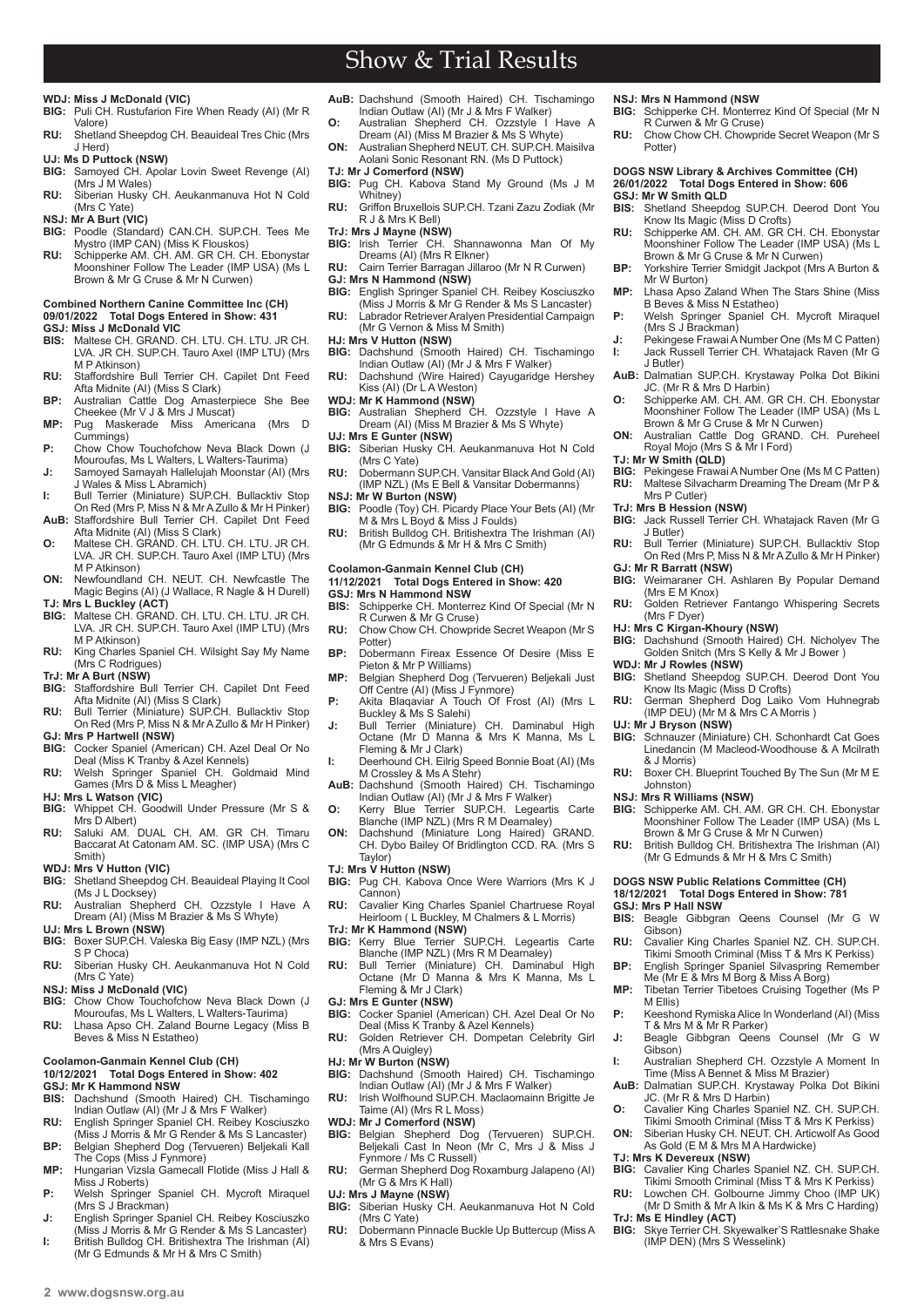- **RU:** Bedlington Terrier CH. Breckland Sticky Fingers (AI) (Mr G B & Mrs E Wells)
- **GJ: Mr K Meyer (NSW) BIG:** Flat Coated Retriever CH. Skyehaven Devil At Play (Miss M O''Shannassy)
- **RU:** Clumber Spaniel CH. Wymeswold Mr Rumble (IMP NLD) (Mr & Mrs P Mc Intyre) **HJ: Mrs R Barden (NSW)**
- **BIG:** Beagle Gibbgran Qeens Counsel (Mr G W
- Gibson) **RU:** Saluki AM. DUAL CH. AM. GR CH. Timaru Baccarat At Catonam AM. SC. (IMP USA) (Mrs C Smith)
- **WDJ: Prof B Corbitt (VIC)**<br>**BIG:** German Shepherd Do
- **BIG:** German Shepherd Dog Vladimir Supercalifragilistic (Mr G & Mr K Morton) **RU:** Belgian Shepherd Dog (Groenendael) SUP.
- CH. Beljekali Sunny One So True (Mr C & Mrs J Fynmore ) **UJ: Ms D Morris (NSW)**
- **BIG:** Newfoundland SUP.CH. Newfcastle War Party
- (Mrs R C Nagle & Mrs H L Durell) **RU:** Dobermann SUP.CH. Vansitar Black And Gold (AI)
- (IMP NZL) (Ms E Bell & Vansitar Dobermanns) **NSJ: Mr G Dryburgh (NSW)**
- **BIG:** Poodle (Standard) AM. CH. CH. Piedmont'S High Roller (IMP USA) (Mrs R & Mr B Wistuba) **RU:** Dalmatian SUP.CH. Krystaway Polka Dot Bikini
- JC. (Mr R & Mrs D Harbin)

### **Ladies Kennel Association of NSW ()**

## **31/12/2021 Total Dogs Entered in Show: 429 GSJ: Mrs D Fenton NSW**

- **Border Collie SUP.CH. Kellagem Somthn Inthway** Shmovs (Ms B Taylor)
- **RU:** Golden Retriever SUP.CH. Bluebreeze Hero Of
- Never Land (Mrs D L Stubbings) **BP:** Welsh Springer Spaniel Esspree Maid Of Gold (Mrs D & Miss L Meagher)
- **MP:** Whippet Beauroi Snow White (Ms J Shepherd)<br>**P:** Whippet Beauroi Snow White (Ms J Shepherd) **P:** Whippet Beauroi Snow White (Ms J Shepherd)

### **Ladies Kennel Association of NSW (CH) 31/12/2021 Total Dogs Entered in Show: 429**

- **GSJ: Mrs D Fenton NSW BIS:** Border Collie SUP.CH. Kellagem Somthn Inthway
- Shmovs (Ms B Taylor) **RU:** Golden Retriever SUP.CH. Bluebreeze Hero Of Never Land (Mrs D L Stubbings)
- **BP:** Welsh Springer Spaniel Esspree Maid Of Gold (Mrs D & Miss L Meagher) **P:** Whippet Beauroi Snow White (Ms J Shepherd)
- **ON:** Australian Shepherd CH. Ozzstyle High Society (Miss M Brazier)
- 
- **TJ: Mrs R Preece-Pickering (NSW) BIG:** Italian Greyhound SUP.CH. Oakway Reign Ov Fame (Mrs M P Friend)
- **RU:** Havanese CH. Karyme Funky Spaceman (Ms G Ransom)
- **TrJ: Dr D Lowe (NSW)**
- **BIG:** Kerry Blue Terrier SUP.CH. Legeartis Carte Blanche (IMP NZL) (Mrs R M Dearnaley)
- **RU:** Bull Terrier (Miniature) SUP.CH. Bullacktiv Stop On Red (Mrs P, Miss N & Mr A Zullo & Mr H Pinker)
- **GJ: Mr E Pickering (NSW)**
- **BIG:** Golden Retriever SUP.CH. Bluebreeze Hero Of Never Land (Mrs D L Stubbings) **RU:** Welsh Springer Spaniel CH. Goldmaid Mind Games (Mrs D & Miss L Meagher)
- **HJ: Mr K Meyer (NSW)**
- **BIG:** Saluki SUP.CH. Itsozi The Jewel Thief (Mr C & Mrs G Arkell)
- **RU:** Whippet CH. Ridgesetter Sunshine N Roses (Mr J M & Mrs T A Comerford)
- 
- **WDJ: Mr G Dryburgh (NSW) BIG:** Border Collie SUP.CH. Kellagem Somthn Inthway Shmovs (Ms B Taylor)<br>Australian Kelpie Teg **RU:** Australian Kelpie Tegoura Dont Funk Wthmy
- Heart (Mr S A & Mrs S M Lewis)
- **UJ: Mrs S Patterson (NSW) BIG:** Dobermann SUP.CH. Vansitar Fire N Ice (IMP NZL) (Borealis Kennels)
- **RU:** Siberian Husky CH. Aeukanmanuva Hot N Cold (Mrs C Yate)
- **NSJ: Mr A Ikin (NSW)** Lhasa Apso CH. Zaland Bourne Legacy (Miss B
- Beves & Miss N Estatheo) **RU:** British Bulldog CH. Britishextra The Irishman (AI)
- (Mr G Edmunds & Mr H & Mrs C Smith)

# **Ladies Kennel Association of NSW (CH)**

- **31/12/2021 Total Dogs Entered in Show: 415 GSJ: Mrs S Patterson NSW**
- 

**2 www.dogsnsw.org.au DOGS NSW Results received January 2022 3**

**BIS:** Dachshund (Long Haired) SUP.CH. Dachyclan Tyrone Of Bridee (Miss T Kelly & Miss E Graham) **RU:** Cocker Spaniel (American) CH. Azel Deal Or No Deal (Miss K Tranby & Azel Kennels)

**BP:** Bullmastiff Gameguard Cover Me In Sunshine (AI) (Mr G Sparham & Miss B Turner)

Show & Trial Results

- **P:** Welsh Springer Spaniel CH. Mycroft Miraquel (Mrs S J Brackman)
- **ON:** Australian Shepherd CH. Ozzstyle High Society (Miss M Brazier)
- 
- **TJ: Mrs D Besoff (NSW) BIG:** Maltese CH. GRAND. CH. LTU. CH. LTU. JR CH. LVA. JR CH. SUP.CH. Tauro Axel (IMP LTU) (Mrs M P Atkinson)
- **RU:** Cavalier King Charles Spaniel NZ. CH. SUP.CH. Tikimi Smooth Criminal (Miss T & Mrs K Perkiss) **TrJ: Ms M Eather (NSW)**
- **BIG:** Kerry Blue Terrier SUP.CH. Legeartis Carte Blanche (IMP NZL) (Mrs R M Dearnaley)
- **RU:** Skye Terrier SUP.CH. Skyesdlimit Myway Or Da Hwy (Mrs L Pelchen)
- **GJ: Mrs S McFadden (NSW)**<br>**BIG:** Weimaraner SUP.CH. **BIG:** Weimaraner SUP.CH. Ashlaren Bring Out The
- Bundy (Mrs A Page) **RU:** Cocker Spaniel CH. Royoni R U The Special One (Royoni Kennels)
- **HJ: Mrs D Fenton (NSW)**
- **BIG:** Dachshund (Long Haired) SUP.CH. Dachyclan Tyrone Of Bridee (Miss T Kelly & Miss E Graham) **RU:** Basset Hound GRAND. CH. Lachambre Cuban
- Conspiracy (Ms J & Miss A J O''Flynn)
- **WDJ: Mrs L Brandt (NSW)**<br>**BIG:** Australian Shepherd
- **BIG:** Australian Shepherd AM. CH. SUP.CH. Impact'S Teddy Ruxpin (IMP USA) (B West & J Van De Steen & K Hatton & T Thomas) **RU:** Border Collie SUP.CH. Kellagem Somthn Inthway
- Shmovs (Ms B Taylor)
- **UJ: Ms A Huggins (NSW)**
- **BIG:** Bullmastiff CH. Gameguard Innuendo (Mr G Sparham & Miss B Turner) **RU:** Siberian Husky CH. Aeukanmanuva Hot N Cold
- (Mrs C Yate)
- **NSJ: Mrs T Buckley (NSW)**
- **BIG:** Poodle (Toy) Laahtoy Phoenixrising (Mrs L M Martin) **RU:** Boston Terrier CH. Ozstock Ima Sitcom (Mrs D
- Bradshaw) **Medowie & District All Breeds Kennel Club (CH)**
- **29/12/2021 Total Dogs Entered in Show: 475 GSJ: Mr M Arthur NSW**
- **BIS:** Newfoundland SUP.CH. Newfcastle War Party (Mrs R C Nagle & Mrs H L Durell) **RU:** Lhasa Apso CH. Zaland Bourne Legacy (Miss B
- Beves & Miss N Estatheo)
- **BP:** Finnish Lapphund Orical She Is All Heart (AI) (Ms L Mills)
- **MP:** Australian Shepherd Maisilva Cosmic Boom (Ms D Puttock & Mrs D & Miss L Meagher )
- **P:** Whippet Toyon Say It With Ease (Ms N J Marmont)<br>**J:** Cocker Spaniel (American) Azel Plaving The **J:** Cocker Spaniel (American) Azel Playing The Odds (Miss R M Pandelis)
- 
- **I:** Bull Terrier (Miniature) SUP.CH. Bullacktiv Stop On Red (Mrs P, Miss N & Mr A Zullo & Mr H Pinker
- **AuB:** Lhasa Apso CH. Zaland Bourne Legacy (Miss B Beves & Miss N Estatheo) **O:** Newfoundland SUP.CH. Newfcastle War Party
- (Mrs R C Nagle & Mrs H L Durell) **ON:** Newfoundland CH. NEUT. CH. Newfcastle The

Magic Begins (AI) (J Wallace, R Nagle & H Durell) **TJ: Mrs L Stevens (ACT)**

- **BIG:** Maltese CH. GRAND. CH. LTU. CH. LTU. JR CH. LVA. JR CH. SUP.CH. Tauro Axel (IMP LTU) (Mrs M P Atkinson)
- **RU:** Cavalier King Charles Spaniel NZ. CH. SUP.CH. Tikimi Smooth Criminal (Miss T & Mrs K Perkiss)
- **TrJ: Mr M Curk (NSW)**
- **BIG:** Bull Terrier (Miniature) SUP.CH. Bullacktiv Stop On Red (Mrs P, Miss N & Mr A Zullo & Mr H Pinker) **RU:** Kerry Blue Terrier SUP.CH. Legeartis Carte Blanche (IMP NZL) (Mrs R M Dearnaley)
- 
- **GJ: Mr K Hammond AFSM (NSW) BIG:** English Springer Spaniel CH. Reibey Rhythm N Blues (Mr G Render & Ms S Lancaster)
- **RU:** Gordon Setter SUP.CH. Triseter Celtic Tartan (Mrs M M Thomas)
- **HJ: Mr J Black (NSW)**
- **BIG:** Beagle AM. CH. AM. GR CH. CH. Red Americana Kempinski At Argyle (IMP USA) (Mr J & Mrs R Cook & Mrs K Lockwood)
- **RU:** Dachshund (Smooth Haired) CH. Tischamingo Indian Outlaw (AI) (Mr J & Mrs F Walker)
- **WDJ: Mrs L Black (NSW)**
- **BIG:** Australian Shepherd AM. CH. SUP.CH. Impact'S Teddy Ruxpin (IMP USA) (B West & J Van De Steen & K Hatton & T Thomas)
- **RU:** Belgian Shepherd Dog (Groenendael) SUP. CH. Beljekali Sunny One So True (Mr C & Mrs J Fynmore )
- 
- **UJ: Mr M Arthur (NSW) BIG:** Newfoundland SUP.CH. Newfcastle War Party (Mrs R C Nagle & Mrs H L Durell)
- **RU:** Siberian Husky CH. Aeukanmanuva Hot N Cold (Mrs C Yate)
- 

**GSJ: Mrs D Besoff NSW**

L Mills)

Skene)

**TJ: Mr M Curk (NSW)**

M P Atkinson)

Hwy (Mrs L Pelchen) **GJ: Mr J Black (NSW)**

You (Mr R W & Mrs L Corbett)

Kennels)

**HJ: Mr M Arthur (NSW)**

**UJ: Mrs J Whitney (NSW)**

Outten & Ms K Martin) **NSJ: Mrs L Black (NSW)**

Curwen & Mr G Cruse)

Cook & Mrs K Lockwood)

(Miss B Campbell Grime)

**GSJ: Mrs L Stevens ACT**<br>**BIS:** Australian Shepherd

(Miss C Bird)

Schaufler )

(Miss C Bird)

**NSJ: Mrs J Whitney (NSW) BIG:** Lhasa Apso CH. Zaland Bourne Legacy (Miss B Beves & Miss N Estatheo)

**Medowie & District All Breeds Kennel Club (CH) 30/12/2021 Total Dogs Entered in Show: 424**

Steen & K Hatton & T Thomas)

(Mrs N Raby & Mrs P Brown)

Beves & Miss N Estatheo)

**RU:** Schipperke CH. Monterrez Ironman (Mr N R Curwen & Mr G Cruse)

**BIS:** Australian Shepherd AM. CH. SUP.CH. Impact'S Teddy Ruxpin (IMP USA) (B West & J Van De

**RU:** Beagle AM. CH. AM. GR CH. CH. Red Americana Kempinski At Argyle (IMP USA) (Mr J & Mrs R Cook & Mrs K Lockwood) **BP:** Finnish Lapphund Orical She Is All Heart (AI) (Ms

**MP:** Pekingese Waaini Monte Carlo (Mr P & Mrs M

**P:** German Shepherd Dog (LSC) Azincourt Miss Dior

**J:** Whippet Shearwind Get Th Parti Started (Mr G C

**I:** Poodle (Miniature) Funtosy One Way Or Another

**AuB:** Lhasa Apso CH. Zaland Bourne Legacy (Miss B

**O:** Australian Shepherd AM. CH. SUP.CH. Impact'S Teddy Ruxpin (IMP USA) (B West & J Van De Steen & K Hatton & T Thomas) **ON:** Pharaoh Hound GRAND. CH. Sleykh Girl On Fire (AI) (Mr D W Addems & Ms N Burton)

**BIG:** Pug CH. Kangala Versace On The Floor (Mrs K J Cannon) **RU:** Maltese CH. GRAND. CH. LTU. CH. LTU. JR CH. LVA. JR CH. SUP.CH. Tauro Axel (IMP LTU) (Mrs

**TrJ: Mrs L Stevens (ACT) BIG:** Fox Terrier (Wire) GRAND. CH. SUP.CH. Graebrook Adrenaline Junkie (Graebrook

**RU:** Skye Terrier SUP.CH. Skyesdlimit Myway Or Da

**BIG:** Clumber Spaniel CH. Showfield Snow King (AI) (Mrs S & Miss S Strang) **RU:** English Springer Spaniel Deferlee We Will Rock

**BIG:** Beagle AM. CH. AM. GR CH. CH. Red Americana Kempinski At Argyle (IMP USA) (Mr J & Mrs R Cook & Mrs K Lockwood) **RU:** Dachshund (Smooth Haired) CH. Tischamingo Indian Outlaw (AI) (Mr J & Mrs F Walker) **WDJ: Mrs D Besoff (NSW) BIG:** Australian Shepherd AM. CH. SUP.CH. Impact'S Teddy Ruxpin (IMP USA) (B West & J Van De Steen & K Hatton & T Thomas) **RU:** Shetland Sheepdog SUP.CH. Deerod Dont You Know Its Magic (Miss D Crofts)

**BIG:** Dogue De Bordeaux CH. Bordogue Lincoln (Mr J & Mrs A Douglass & Mr R & Mrs K Reid) **RU:** Schnauzer CH. Ovashun Tequila Sunrise (Mrs M

**BIG:** Lhasa Apso CH. Zaland Bourne Legacy (Miss B Beves & Miss N Estatheo) **RU:** Schipperke CH. Monterrez Ironman (Mr N R

**BIS:** Australian Shepherd AM. CH. SUP.CH. Impact'S Teddy Ruxpin (IMP USA) (B West & J Van De Steen & K Hatton & T Thomas) **RU:** Beagle AM. CH. AM. GR CH. CH. Red Americana Kempinski At Argyle (IMP USA) (Mr J & Mrs R

**BP:** Welsh Springer Spaniel Esspree Maid Of Gold (Mrs D & Miss L Meagher) **MP:** Chow Chow CH. Marsanchow Dragon Of The Nyte (Mr P & Mrs M Grebert) **P:** German Shepherd Dog (LSC) Azincourt Miss Dior

**J:** Cocker Spaniel Sandtoys Rockett Man (Mrs T Peacock & Miss N Lane & Mrs S Lane) **I:** Samoyed CH. Auramist Enchanted Eclipse (AI)

**Medowie & District All Breeds Kennel Club (CH) 30/12/2021 Total Dogs Entered in Show: 429**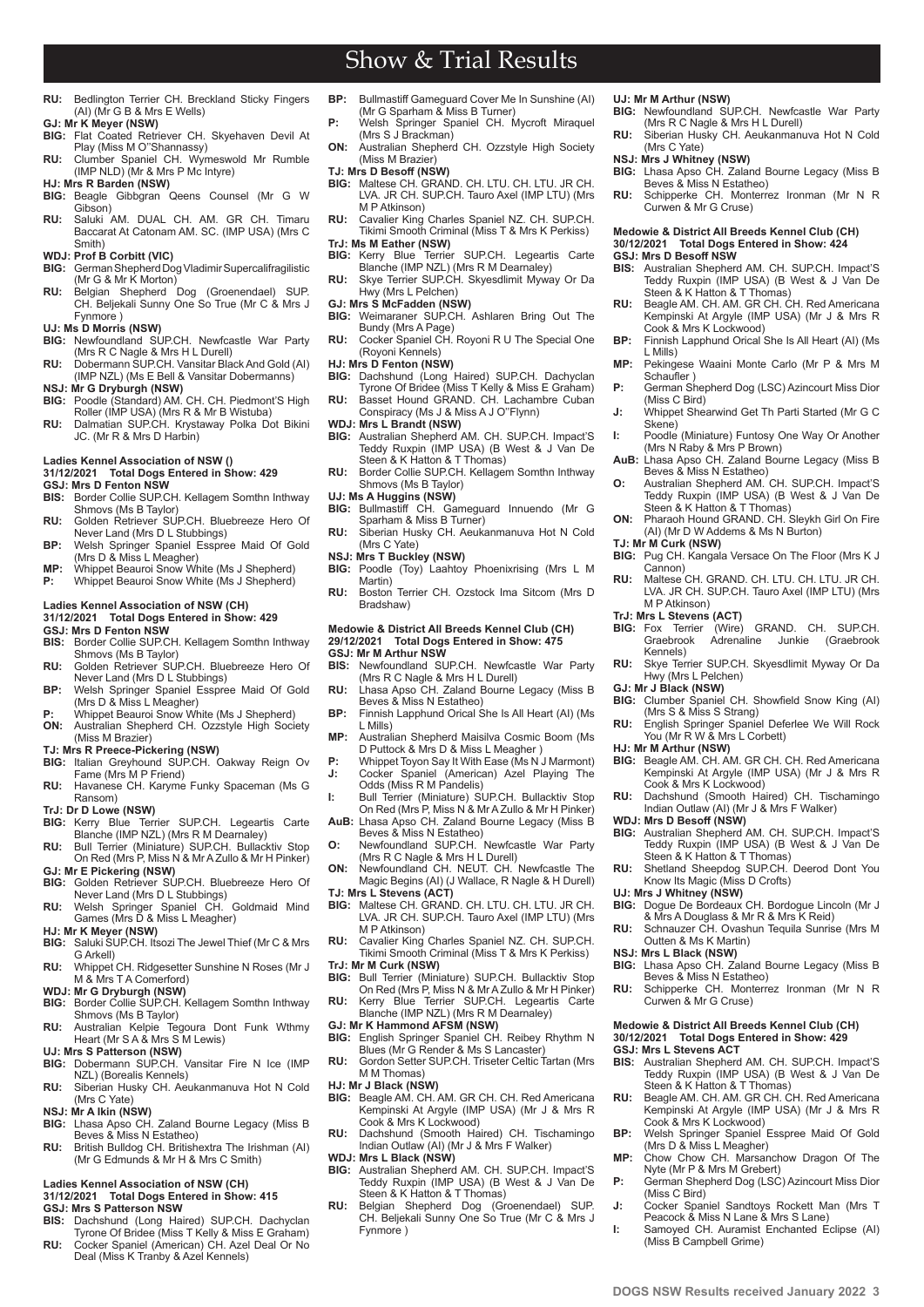- **AuB:** Gordon Setter SUP.CH. Triseter Celtic Tartan (Mrs M M Thomas)
- **O:** Australian Shepherd AM. CH. SUP.CH. Impact'S Teddy Ruxpin (IMP USA) (B West & J Van De Steen & K Hatton & T Thomas)
- **ON:** Cocker Spaniel (American) NEUT. CH. Boxcrest Courage Under Fire (Mrs Y Green)

**TJ: Mrs L Black (NSW)**

- **BIG:** Italian Greyhound CH. Berizza Love On Mars (Ms A K Lummevaara) **RU:** Maltese CH. GRAND. CH. LTU. CH. LTU. JR CH.
- LVA. JR CH. SUP.CH. Tauro Axel (IMP LTU) (Mrs M P Atkinson) **TrJ: Mr K Hammond AFSM (NSW)**
- **BIG:** Fox Terrier (Wire) GRAND. CH. SUP.CH. Graebrook Adrenaline Kennels)
- **RU:** Sealyham Terrier GRAND. CH. Pennyflower Dave In Deep Space (Miss C Timms)

#### **GJ: Mrs D Besoff (NSW)**

- **BIG:** Gordon Setter SUP.CH. Triseter Celtic Tartan (Mrs M M Thomas)
- Cocker Spaniel (American) CH. Azel Onyx Isthe New Black (Miss K Holtkamp)
- **HJ: Mrs J Whitney (NSW) BIG:** Beagle AM. CH. AM. GR CH. CH. Red Americana Kempinski At Argyle (IMP USA) (Mr J & Mrs R
- Cook & Mrs K Lockwood) **RU:** Rhodesian Ridgeback CH. Juzrival D Double Dare (AI) (Ms Fletcher & Ms Hasiuk & Mr Barter & Mr Rae)

#### **WDJ: Mr J Black (NSW)**

- **BIG:** Australian Shepherd AM. CH. SUP.CH. Impact'S Teddy Ruxpin (IMP USA) (B West & J Van De Steen & K Hatton & T Thomas)
- **RU:** German Shepherd Dog Vladimir Supercalifragilistic (Mr G & Mr K Morton)

- **UJ: Mrs L Stevens (ACT) BIG:** Samoyed CH. Auramist Enchanted Eclipse (AI) (Miss B Campbell Grime)<br>Siberian Husky
- **RU:** Siberian Husky CH. Aeukanmanuva Theforceawakens (Mr J & Mrs C Aranyos) **NSJ: Mr M Arthur (NSW)**
- **BIG:** Lhasa Apso CH. Zaland Bourne Legacy (Miss B Beves & Miss N Estatheo)
- **RU:** Great Dane CH. Chelshar Mr Bojangles (AI) (Mrs C Mascord)

#### **The Bay City All Breeds Kennel Club (CH) 18/12/12/2021 Total Dogs Entered in Show: 507**

# 18/12/2021 Total Dogs En<br>GSJ: Mr K Hammond NSW

- **BIS:** Schnauzer (Miniature) CH. Ebshine Masterpiece (AI) (Mrs V A Craig)
- **RU:** Dalmatian SUP.CH. Krystaway Polka Dot Bikini JC. (Mr R & Mrs D Harbin)
- **BP:** Pug Maskerade Miss Americana (Mrs D Cummings)
- **MP:** Chow Chow CH. Marsanchow Dragon Of The Nyte (Mr P & Mrs M Grebert)
- **P:** Welsh Springer Spaniel CH. Mycroft Miraquel (Mrs S J Brackman)
- **J:** German Shorthaired Pointer Tallanganook Cook (Mr M A Keatch)
- 
- **I:** Schnauzer (Miniature) CH. Ebshine Masterpiece (AI) (Mrs V A Craig)<br>**AuB:** Dalmatian SUP.CH. Krystaway Polka Dot Bikini<br>**JC.** (Mr R & Mrs D Harbin)<br>**O:** Australian Shepherd SUP.CH. Goldmaid
- Spectacular Bid (Mrs D & Miss L Meagher) **ON:** Schipperke GRAND. CH. Monterrez Star Quality
- (Miss B Beves & Miss N Estatheo)

### **TJ: Mrs J Whitney (NSW)**

- **BIG:** Maltese CH. GRAND. CH. LTU. CH. LTU. JR CH. LVA. JR CH. SUP.CH. Tauro Axel (IMP LTU) (Mrs M P Atkinson)
- **RU:** Chihuahua (Smooth) CH. Voncronan Diamond Desire (Mrs K Tilley & Miss T Sunman)
- **TrJ: Mr J Black (ACT)**
- **BIG:** Bull Terrier (Miniature) SUP.CH. Bullacktiv Stop On Red (Mrs P, Miss N & Mr A Zullo & Mr H Pinker)
- **RU:** Fox Terrier (Wire) GRAND. CH. SUP.CH.<br>Graebrook Adrenaline Junkie (Graebrook Graebrook Adrenaline Junkie Kennels)

### **GJ: Mrs L Black (ACT)**

- **BIG:** Labrador Retriever CH. Bradorla Here Comes The Sun (AI) (Mr G Vernon & Ms C Ellis & Mr M Wickham)
- **RU:** Clumber Spaniel CH. Wymeswold Mr Rumble (IMP NLD) (Mr & Mrs P Mc Intyre)
- **HJ: Mrs D Besoff (NSW)**
- **BIG:** Beagle AM. CH. AM. GR CH. CH. Red Americana Kempinski At Argyle (IMP USA) (Mr J & Mrs R Cook & Mrs K Lockwood)
- **RU:** Dachshund (Long Haired) SUP.CH. Dachyclan Tyrone Of Bridee (Miss T Kelly & Miss E Graham)

### **WDJ: Mr M Arthur (NSW)**

**BIG:** Australian Cattle Dog Nuwarra Ring Master (Mrs S & Mr I Ford)<br>Australian

Show & Trial Results

- **RU:** Australian Shepherd SUP.CH. Goldmaid Spectacular Bid (Mrs D & Miss L Meagher) **UJ: Mr K Hammond (NSW)**
- 
- **BIG:** Schnauzer (Miniature) CH. Ebshine Masterpiece (AI) (Mrs V A Craig) **RU:** Siberian Husky CH. Aeukanmanuva Hot N Cold
- (Mrs C Yate) **NSJ: Mrs L Stevens (ACT**
- **BIG:** Dalmatian SUP.CH. Krystaway Polka Dot Bikini JC. (Mr R & Mrs D Harbin)
- **RU:** Lhasa Apso CH. Zaland Bourne Legacy (Miss B Beves & Miss N Estatheo)

# **The Bay City All Breeds Kennel Club (CH)**

## **29/12/2021 Total Dogs Entered in Show: 493 GSJ: Mr J Black ACT**<br>**BIS:** Australian Sheph

- **BIS:** Australian Shepherd AM. CH. SUP.CH. Impact'S Teddy Ruxpin (IMP USA) (B West & J Van De Steen & K Hatton & T Thomas)
- **RU:** Labrador Retriever CH. Bradorla Here Comes The Sun (AI) (Mr G Vernon & Ms C Ellis & Mr M Wickham)
- **BP:** Welsh Springer Spaniel Esspree Maid Of Gold (Mrs D & Miss L Meagher)
- **MP:** Lhasa Apso Zaland When The Stars Shine (Miss B Beves & Miss N Estatheo)
- **P:** Whippet Toyon Say It With Ease (Ms N J Marmont) **J:** Cocker Spaniel Sandtoys Rockett Man (Mrs T
- Peacock & Miss N Lane & Mrs S Lane) **I:** Samoyed CH. Auramist Enchanted Eclipse (AI)
- (Miss B Campbell Grime) **AuB:** Rhodesian Ridgeback CH. Juzrival D Double Dare (AI) (Ms Fletcher & Ms Hasiuk & Mr Barter &
- Mr Rae) **O:** Australian Shepherd AM. CH. SUP.CH. Impact'S Teddy Ruxpin (IMP USA) (B West & J Van De Steen & K Hatton & T Thomas)
- **ON:** Akita NEUT. CH. Shokuma Idol Gossip (Chienon Kennels)

# **TJ: Mr M Arthur (NSW)**

- **BIG:** Maltese CH. GRAND. CH. LTU. CH. LTU. JR CH. LVA. JR CH. SUP.CH. Tauro Axel (IMP LTU) (Mrs M P Atkinson)
- **RU:** King Charles Spaniel CH. Wilsight Say My Name (Mrs C Rodrigues)
- **TrJ: Mrs L Black (ACT)**
- **BIG:** Fox Terrier (Wire) GRAND. CH. SUP.CH. Graebrook Adrenaline Junkie (Graebrook Kennels)
- Staffordshire Bull Terrier CH. Zeracious Sudden Impact (Ms L K Reid)
- 
- **GJ: Mrs J Whitney (NSW) BIG:** Labrador Retriever CH. Bradorla Here Comes The Sun (AI) (Mr G Vernon & Ms C Ellis & Mr M Wickham)
- **RU:** Welsh Springer Spaniel CH. Goldmaid Mind Games (Mrs D & Miss L Meagher)
- **HJ: Mr K Hammond (NSW)**<br>**BIG:** Dachshund (Smooth) **BIG:** Dachshund (Smooth Haired) Tischamingo The Last Cab (AI) (Mr J & Mrs F Walker) **RU:** Saluki AM. DUAL CH. AM. GR CH. CH. Timaru
- Baccarat At Catonam AM. SC. (IMP USA) (Mr A W & Mrs C A Smith)
- 
- **WDJ: Mrs L Stevens (ACT) BIG:** Australian Shepherd AM. CH. SUP.CH. Impact'S Teddy Ruxpin (IMP USA) (B West & J Van De Steen & K Hatton & T Thomas)
- **RU:** Shetland Sheepdog CH. Beauideal Playing It Cool (Ms J L Docksey)
- **UJ: Mr J Black (ACT)**
- **BIG:** Samoyed CH. Auramist Enchanted Eclipse (AI) (Miss B Campbell Grime) **RU:** Shiba Inu CH. Junken No Ryuuto Go Kyuushuu
- Junkenkai (IMP JPN) (Miss D Woodcock, Ms L Browning & Mr D Chung )
- **NSJ: Mrs D Besoff (NSW)**
- **BIG:** Poodle (Miniature) NZ. CH. SUP.CH. Showcase Major Edition (IMP NZL) (Mrs E Case-Peters & Miss T Perkiss )
- **RU:** Lhasa Apso CH. Zaland Bourne Legacy (Miss B Beves & Miss N Estatheo)

## **Wollondilly All Breeds Kennel Club Inc (CH) 01/01/2022 Total Dogs Entered in Show: 482**

- **GSJ: Mrs H Beasley NSW BIS:** Bullmastiff CH. Gameguard Innuendo (Mr G Sparham & Miss B Turner)
- **RU:** Schipperke AM. CH. AM. GR CH. CH. Ebonystar Moonshiner Follow The Leader (IMP USA) (Ms L Brown & Mr G Cruse & Mr N Curwen) **BP:** Belgian Shepherd Dog (Tervueren) Beljekali
- Krooked Halo (Miss J Fynmore)
- **MP:** Samoyed Ahzu The Maharajahs Daughter (Mrs M Harrison)
- **P:** Welsh Springer Spaniel Mycroft Miraquel (Mrs S J Brackman)
- **J:** Keeshond Art Pride Buccellati Bright Always Wins (IMP UK) (Mr B J Santas) **I:** Bullmastiff CH. Gameguard Innuendo (Mr G
- Sparham & Miss B Turner) **AuB:** Cavalier King Charles Spaniel CH. Suebeau Cool
- Design (Miss C Letson & Mrs S Arthur) **O:** Schipperke AM. CH. AM. GR CH. CH. Ebonystar
- Moonshiner Follow The Leader (IMP USA) (Ms L Brown & Mr G Cruse & Mr N Curwen) **ON:** Australian Shepherd CH. Ochaye Etched In Stone
- (AI) (Mrs S Brazier & Miss M Brazier)
- **TJ: Miss C Timms (NSW)**
- **BIG:** Italian Greyhound Sherabill Dreams Ov Fame (Mrs M P Friend) **RU:** Pug CH. Kabova Once Were Warriors (Mrs K J
- Cannon)

**GJ: Mrs K Tresidder (NSW)**

**HJ: Mrs R Williams (NSW)**

Kennels)

G Arkell) **WDJ: Mrs L Rowles (NSW)**

& J Morris) **NSJ: Ms G Folli (NSW)**

**TrJ: Mr J Rowles (NSW) BIG:** Staffordshire Bull Terrier CH. Capilet Dnt Feed Afta Midnite (AI) (Miss S Clark) **RU:** West Highland White Terrier CAN.CH. CH. NZ. CH. Bellevue Dreamed A Dream For Whitebriar

**BIG:** Weimaraner SUP.CH. Ashlaren We Will Rock You (Mrs S Norbury & Mrs E Knox) **RU:** Cocker Spaniel (American) CH. Azel Deal Or No Deal (Miss K Tranby & Azel Kennels)

**BIG:** Borzoi Mistraka Ayrton Senna (AI) (Mistraka

**RU:** Saluki SUP.CH. Itsozi The Jewel Thief (Mr C & Mrs

**BIG:** Australian Kelpie Tegoura Dont Funk Wthmy Heart (Mr S A & Mrs S M Lewis) **RU:** Australian Shepherd CH. Ozzstyle I Have A Dream (AI) (Miss M Brazier & Ms S Whyte)

**UJ: Mrs H Beasley (NSW)**<br>**BIG:** Bullmastiff CH. Gameguard Innuendo (Mr G<br>**RU:** Schnauzer (Miniature) CH. Schonhardt Cat Goes Linedancin (M Macleod-Woodhouse & A Mcilrath

**BIG:** Schipperke AM. CH. AM. GR CH. CH. Ebonystar Moonshiner Follow The Leader (IMP USA) (Ms L Brown & Mr G Cruse & Mr N Curwen) **RU:** Keeshond Art Pride Buccellati Bright Always Wins

(IMP UK) (Mr B J Santas)

(IMP NZL) (Mr D J & Mrs D A Le Brun)

**4 www.dogsnsw.org.au DOGS NSW Results received January 2022 5**